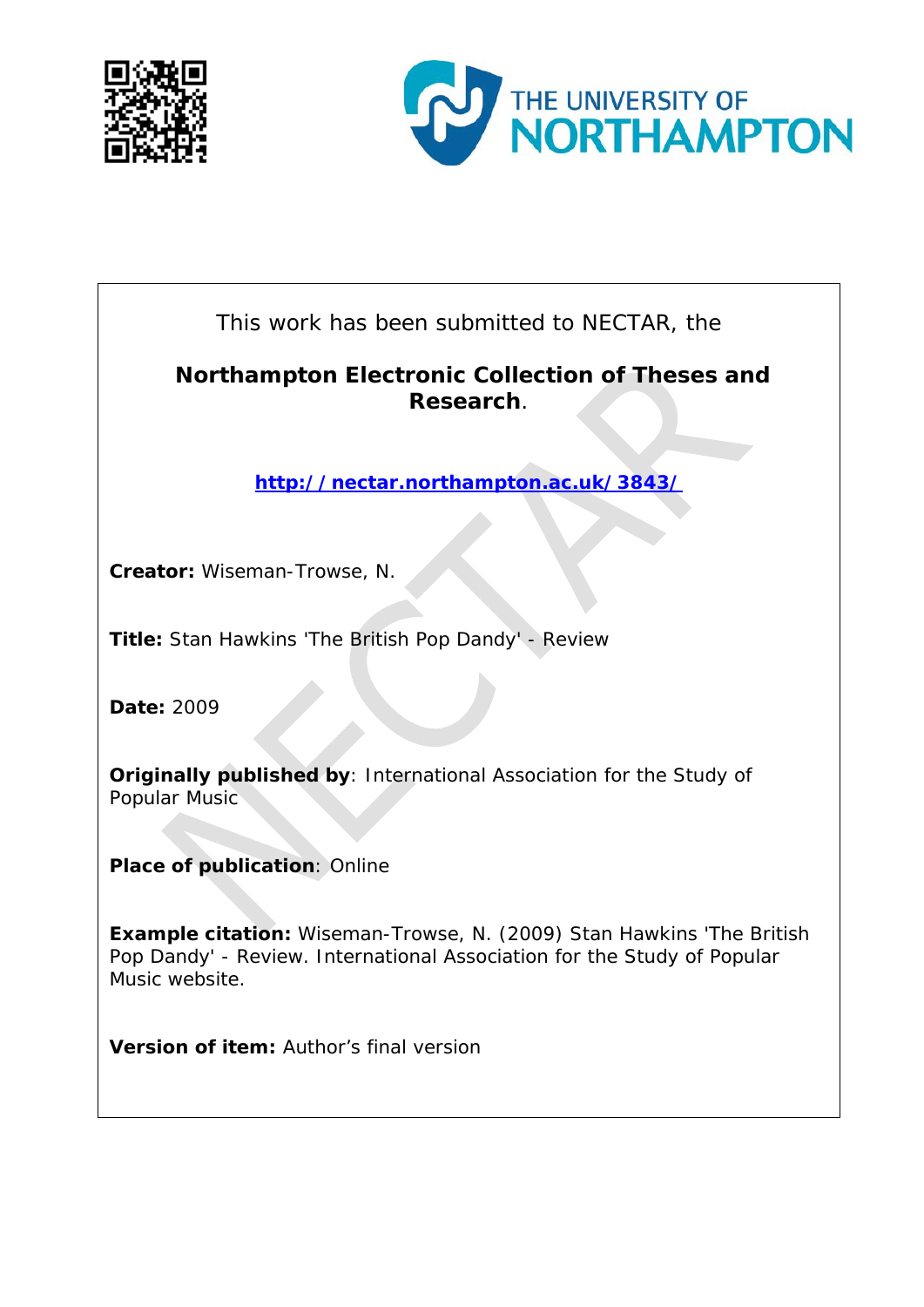*The British Pop Dandy* Stan Hawkins Ashgate, 2009 Review by Nathan Wiseman-Trowse The University of Northampton

In 1999 the British pop band The Divine Comedy released one of their most successful singles 'National Express'. Secreted away as a B-side on the second CD single was a wonderfully wry and affectionate Noël Coward pastiche 'Overstrand'. 'Overstrand' told the story of a Londonite coveting a well-to-do address in the metropolis to such an extent that he is willing to pimp himself to a 'dirty old man', murder a young woman in the Thames or even write for the Evening Standard in order to get his ideal, bourgeois home. Neil Hannon's clever take on Coward marks out a clear link not only to a tradition of British comedy songs that have their roots in music hall, but he also connects himself, if somewhat archly, with a dandified persona that manifests itself throughout British popular culture, and British popular music specifically. This persona is ambiguously gendered, complexly articulated, and above all, somewhat artificial. While Hannon's voice might be understood in this particular instance to be not entirely his own (the exaggerated upper-class accent along with the arrangement and word play make the most visible links to Coward), it is the very level of artifice that marks him out as a dandy, through association and application. Such an identity is not merely manifest in this particular song; Hannon has consistently played the effete dandy, most obviously through the *Casanova* (1996) album, and within popular music more generally he is far from alone. Masculinity, authenticity and display are all problematised by the dandy figure within popular culture, and nowhere more so than within the realm of pop music.

Stan Hawkins' *The British Pop Dandy* seeks to address the persona of the dandy within British popular music, forming a historical lineage that ranges from the dandies of the 18th and 19th centuries ('Beau' Brummell, Jules-Amédée Barbey D'Aurevilly, Charles Baudelaire, Lord Byron), through Noël Coward, Oscar Wilde and Cecil Beaton to more contemporary manifestations within British popular music such as The Kinks, Marc Bolan, David Bowie, Adam Ant, Morrissey, Justin Hawkins and Pete Doherty. In all of these manifestations, Hawkins argues, lies a complex negotiation with masculinity that goes some way to challenge heteronormative behaviour through a queering of gender representations. These negotiations are evident in the spectacle of the pop performer, through image, dress, movement, video and performance, as well as in the manifest qualities of recorded music, in such a way that fans are able to identify the pop star as dandified, arch and queer. As such the dandy persona assumes a political instability and subversive potential that needs to be addressed.

Hawkins commences his study of the dandy by providing a historical context out of which the dandified persona in British popular music develops. This context is post-industrialised society. The dandy represents a stylised form of spectacle that particularises the individual, from both society on a broad level and from conventional notions of gender and identity on a more specific level. As such the dandy is both artificial / cultured and organic / natural. Hawkins proposes the stylised display of the dandy as a means of articulating subjectivity, at once both negotiating 'glamour and depth simultaneously' (17). This identity is played-out through performance and as such constitutes a mobile category that has as much to do with the audience's reception as it does the artists' intentions. One of the means by which the dandy performs out his identity is through a mediated recorded form, whether that be the record, video or television appearance, and it is the means by which the agency of the dandy is acted out through the recorded performance that articulates his identity. As such the dandy persona both prioritises the artifice and construction of identity while at the same time working as a strategy to delineate the pop performer from others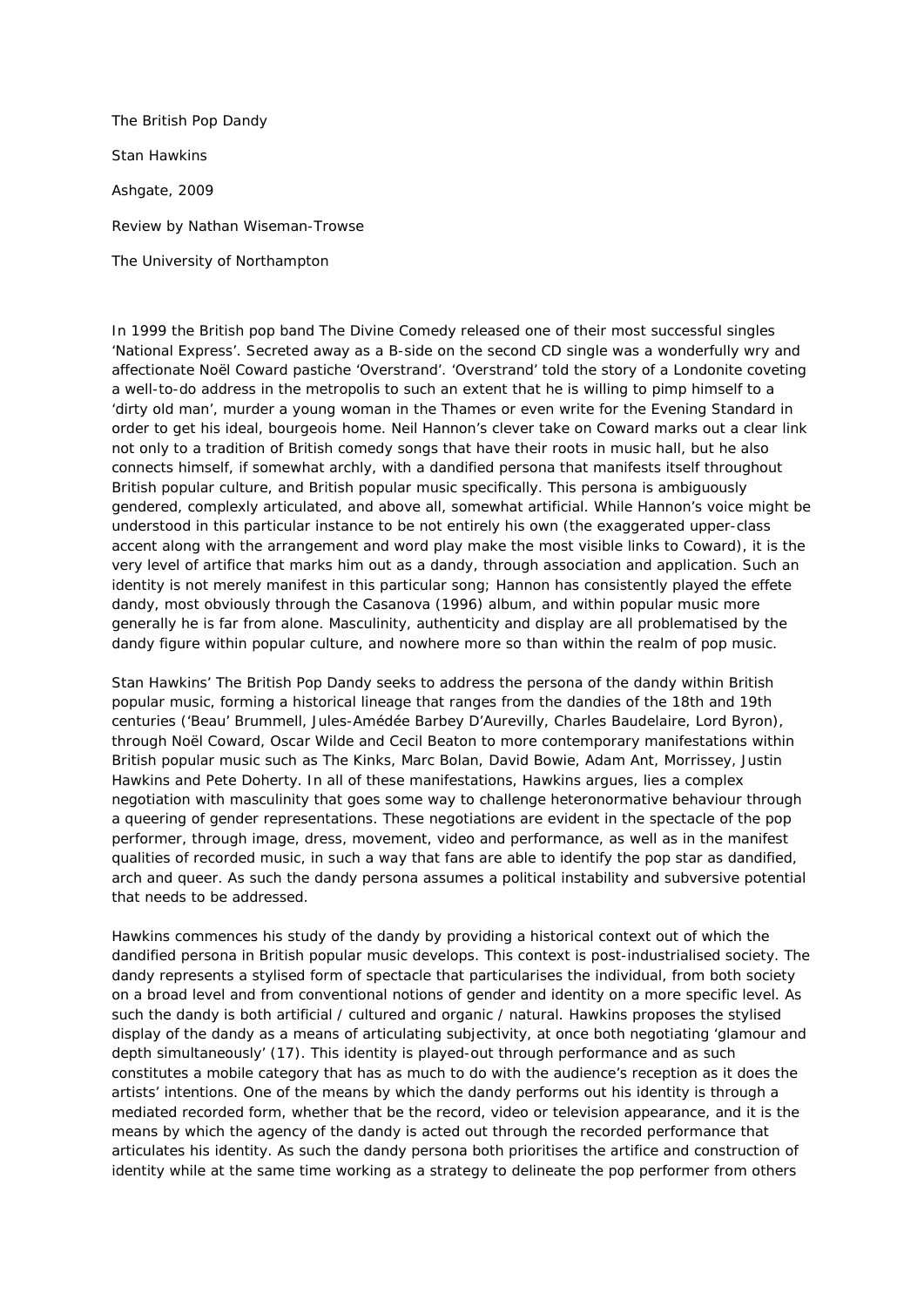as a 'true' individual. The media acts as the means by which such strategies are made to occur, and are the focus of subsequent chapters in Hawkins book.

Hawkins goes on to explore some of the influences that might come to play in constructing the spectacular dandy persona in British popular music. Particularly Chapter two develops audio-visual texts as the means by which subjectivity in pop might be articulated. Genre, for one, becomes a discourse against which gendered subjectivities might be judged. Audiences negotiate musical texts to make meaning from an interpretive process, one that the dandy plays upon selfconsciously. Further, the dandy presents a naivety of performance, showing off to display the 'real me' underneath. Often this is done through discourses of national identity, particular articulations of cultural identities that separate out the star from others and engages with the specific preoccupations of the audience. For Hawkins this revelation of identity through a spectacularised subjectivity is not merely the domain of one individual, but part of a collaborative process that involves songwriters and producers that help to fashion the persona projected through the audiovisual text. The aim of this process is to mediate temperament (an important classification of the body through display for Baudelaire, whom Hawkins uses extensively to frame his theorisations) through physical performance. In this way the temperament of the artist is displayed through a naivety of performance. Using The Kinks as a starting point, Hawkins shows how Ray Davies' particularly British sensibility, articulated through the mod display of style and a colloquial approach to story-telling and music making, mark out not only a dandified persona, but one that is aware of its own contradictions and limitations, a quality, Hawkins proposes, that is essential to the dandy persona, a self-reflexivity that is arbitrated through performance styles.

Chapter three goes on to explore the relationship between authenticity in performance and the self-aware spectacularisation of the pop dandy. At the heart of this process is a knowingness about being looked at, becoming the object of desire. Hawkins uses the audio-visual performances of Robbie Williams and Jay Kay of Jamiroquai, Morrissey, The Pet Shop Boys, Adam Ant, Robert Palmer and Robert Smith of The Cure to illustrate the variety of performative strategies that are available to the pop dandy. All of these strategies engage with and renegotiate heteronormative behaviour through bodily performance. The immanence of the musical moment acts as a means by which the dandy invites a peculiar or particular reading of his subjectivity, whether it be through the 'chauvinistic' masculinity of Robert Palmer or the withdrawn sexuality of Robert Smith. The voice particularly acts as a marker of intimacy and seduction, positioning the performer in gender terms that invite the listener to engage with their subjectivity in very specific ways. Hawkins' close readings of musical texts such as Williams' 'Rock DJ' video or The Cure's 'Just Like Heaven' engage with musicological strategies that mark out the dandy's specific 'identity' as it is mediated through performance.

Hawkins seeks to theorise the nature of the dandy's performed gendered identity in chapter four by situating dandyism as an acting of queering. Hawkins delineates the act of queering within popular music as a means by which opposition to and compliance with heteronormative ideals are worked out through performance. In this sense, while the dandy persona may be a means through which agency and subversion are manifested, it is forever governed and defined by heteronormative conventions that give it shape. Hawkins strength here is that he highlights the fluid way in which masculinity is defined across space and time, thus also illustrating how the dandy persona must respond to that discourse. Again, Hawkins' musicological framework (albeit a framework that is only part of the analytical matrix that he uses to understand the British pop dandy) illustrates the manifestations of a queer temperament in the recordings of Pete Doherty, Marc Almond and David Sylvian. These articulations range from the kitsch and camp to the more ambiguously gendered. However, all of these manifestations are open to a variety of interpretations and historical contexts, hence Hawkins' recourse to queer theory to reveal the complexities of the performance of gendered identities.

The penultimate chapter focuses specifically on the vocalised performance and vocal techniques that impart temperament and subjectivity. This is not merely a case of analysing vocal